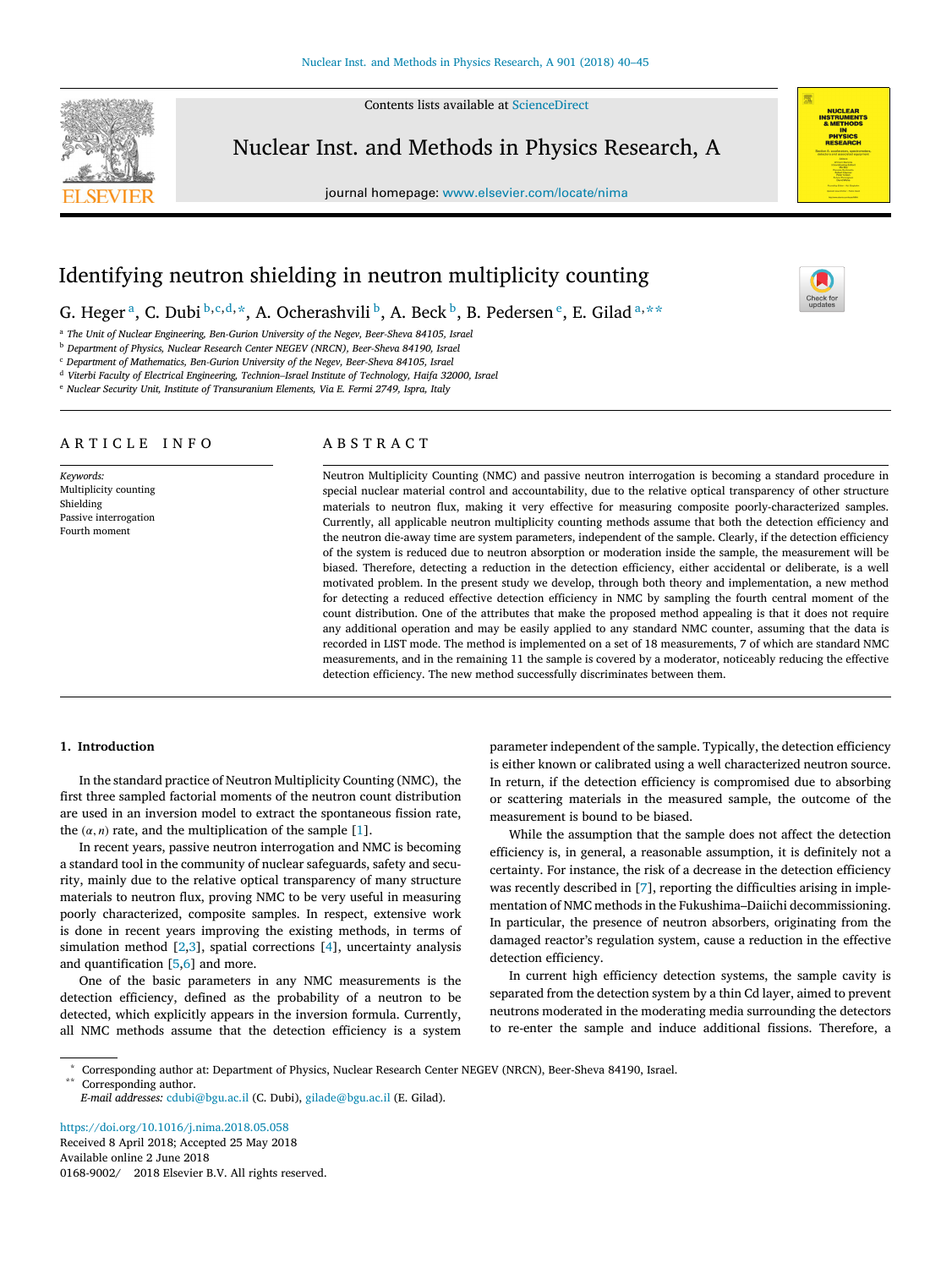reduction in the neutron count may be caused by the mere presence of a moderator inside the sample cavity, such as polyethylene (PE) or even lead. In the present study, any decrease in the detection efficiency caused by the sample itself is referred to as a *shielding effect*.

Currently, the most well known method for detecting (and correcting) a bias in the detection efficiency due to neutron shielding is the ''add a source'' method [\[8\]](#page-5-7). The AAS methods, involves, in general lines, adding an additional (calibrated) neutron source to the measurement, allowing the user to estimate (and quantify) neutron absorption (in the sample or the Cd lining) due to additional materials in the sample.

The outline of the present study is to introduce, through both theory and implementation, a new method for detecting a reduction in the detection efficiency. The implementation of the method involves sampling the fourth moment of the count distribution, but does not require any additional operations nor extension of the measurement system, and may be easily applied to any standard NMC counter.

The paper is arranged in the following manner: the remainder of the present section gives some general background on NMC. Section [2](#page-1-0) gives the theoretical background for the method. In Section [3](#page-1-1) we analytically derive explicit formula for the fourth moment of the count distribution. Section [4](#page-2-0) gives a detailed description of the method. Section [5](#page-3-0) is devoted for experimental results and in Section [6](#page-5-8) conclusions are given.

#### <span id="page-1-0"></span>**2. Scientific background**

# *2.1. Neutron multiplicity counting*

In neutron multiplicity counting, the different statistical attributes of the three neutron sources is used to quantify each source by sampling not only the average count rate, but also the second and third factorial (or central) moments of the count distribution. For that aim, the first three moments of the count distribution must be expressed in terms of three sources. Due to the high complexity of the mathematical modeling, the expressions are derived under the assumption that all the reaction rates can be averaged in a reasonable manner (over space and energy), and the dynamics of the count distribution (often referred to as the *stochastic transport*) is modeled using the point model.

In the point model, which is at force in all NMC methods, the sample is defined by three attributes [\[9\]](#page-5-9):

- 1.  $S$ , the total rate of spontaneous source events (both the spontaneous fissions and  $(\alpha, n)$  reactions.
- 2.  $S_f$ , the rate of the spontaneous fission source only. For convenience, this parameter is expressed using  $U$ , the ratio between fission neutrons' rate to the total neutron rate ( $U = S_f/S$ ).
- 3.  $M_L$ , the leakage multiplication factor, which quantifies the contribution of the induced fissions to the total count distribution [\[10\]](#page-5-10).

Since the mass of spontaneously fissile material is proportional to  $S_f$  in a known proportion, the purpose of the modeling is to obtain an inversion between the sampled moments of the count distribution and the sample parameters.

The term ''inversion formula'', in the present context, refers to a well defined set of equations connecting the three unknowns  $S, U$ , and  $M_L$ and the sampled moments [\[1,](#page-5-0)[9\]](#page-5-9).

In the inversion formula, as we would obviously expect, the detection efficiency is assumed to be a system parameter. The detection efficiency can be pre-calibrated using well defined neutron source, but for most commercial systems (such as the PSMC and AWCC), the detection efficiency is well known [\[11,](#page-5-11)[12\]](#page-5-12).

# *2.2. The SVM method*

The SVM method, introduce by the authors in [\[9\]](#page-5-9), is a fairly new NMC technique, based on a correlation between the first three central moments (the **M**ean, **V**ariance, and **S**kewness) of the number of detections in a given time interval and the measurement parameters: sample parameters  $(S, U, \text{ and } M_L)$ , the measurement system parameters (the neutron die-away time  $\frac{1}{\lambda}$  and the detection efficiency  $P_d$ ), and the  $k_{th}$ factorial moments of the spontaneous and induced fission multiplicities  $D_{if,k}, D_{sf,k}, k = 1, 2, 3$  (respectively), which depend on the material and may be found in the literature.

The first three central moments of the number of detections are sampled in the following manner: the measurement is divided into N consecutive gates of duration  $T(T)$  is, typically, 2 or 3 die-away times  $[9]$ ) and the number of detection in the *n*th gate is denoted by  $X_n$ ,  $n = 1, 2, ..., N$ . Then, the mean  $(E)$ , variance  $(V)$  and skewness  $(Sk)$ are sampled by:

$$
E = \frac{1}{N} \sum_{j=1}^{N} X_j, \quad V = \frac{1}{N} \sum_{j=1}^{N} (X_j - E)^2, \quad Sk = \frac{1}{N} \sum_{j=1}^{N} (X_j - E)^3.
$$
 (1)

The correlation between the system parameters and the observables is done through the following set of equations [\[9\]](#page-5-9):

<span id="page-1-4"></span>
$$
SD_{g,1}(U, M_L) = \frac{E}{P_d T}
$$
  
\n
$$
SD_{g,2}(U, M_L) = \frac{(V - E) \lambda}{P_d^2 (e^{-\lambda T} - 1 + \lambda T)}
$$
  
\n
$$
SD_{g,3}(U, M_L) = \frac{(Sk - 3V + 2E) 2\lambda}{P_d^3 (4e^{\lambda T} - e^{-2\lambda T} - 3 + 2\lambda T)},
$$
\n(2)

where  $T$  is the duration of the time interval in which the detections are counted,  $D_{g,i}(U, M_L)$  ( $j = 1, 3$ ) are the generalized factorial moments written in terms of the source to noise ratio  $U$  and the leakage multiplication factor  $M_L$ , given explicitly by (see [\[10\]](#page-5-10) for full details):

<span id="page-1-5"></span>
$$
D_{g,1}(U, M_L) = (U(D_{sf,1} - 1) + 1)M_L
$$
  
\n
$$
D_{g,2}(U, M_L) = M_L^2 \left( UD_{sf,2} + \frac{M_L - 1}{1 - D_{if,1}} (U(D_{sf,1} - 1) + 1)D_{if,2} \right)
$$
  
\n
$$
D_{g,3}(U, M_L) = M_L^3 (UD_{sf,3} + \frac{M_L - 1}{1 - D_{if,1}} (3UD_{sf,2}U_{if,2} + D_{if,3}(U(D_{sf,1} - 1) + 1)) + 3\left(\frac{M_L - 1}{1 - D_{if,1}}\right)^2 D_{if,2}^2 (U(D_{sf,1} - 1) + 1))
$$
\n(3)

Once  $S$  and  $U$  are known, then the spontaneous fission rate is nothing more than  $S_f = U \times S$ , and the mass is estimated by  $\frac{S \times U}{473.5}$  [\[1\]](#page-5-0).

The SVM formalism and the Multiplicity formalism may be correlated by the following formulas:

$$
Singles = \frac{E}{T}
$$
  
\n
$$
Doubles = \frac{V - E}{e^{-\lambda T} - 1 + \lambda T} \lambda
$$
  
\n
$$
Triples = \frac{Sk - 3V + 2E}{4e^{-\lambda T} - e^{-2\lambda T} - 3 + 2\lambda T} 2\lambda
$$
\n(4)

# <span id="page-1-1"></span>**3. Analytic derivation of the fourth central moment of the count distribution**

The idea presented in this study is to add one more equation of the fourth central moment to our set of equations, which will be later used as an ''indicator'' to verify that the value used for the detection efficiency is indeed correct.

The fourth central moment, here denoted by  $K$ , is defined as

<span id="page-1-3"></span>
$$
K = E\left[ (X - E(X))^4 \right] \tag{5}
$$

where the notation  $K$  stands for "Kurtosis".<sup>[1](#page-1-2)</sup>

<span id="page-1-2"></span><sup>&</sup>lt;sup>1</sup> In most literature, the Kurtosis is not defined exactly as in Eq. [\(5\),](#page-1-3) rather it is normalized such that Kurtosis of a Poisson distribution is equal to the mean.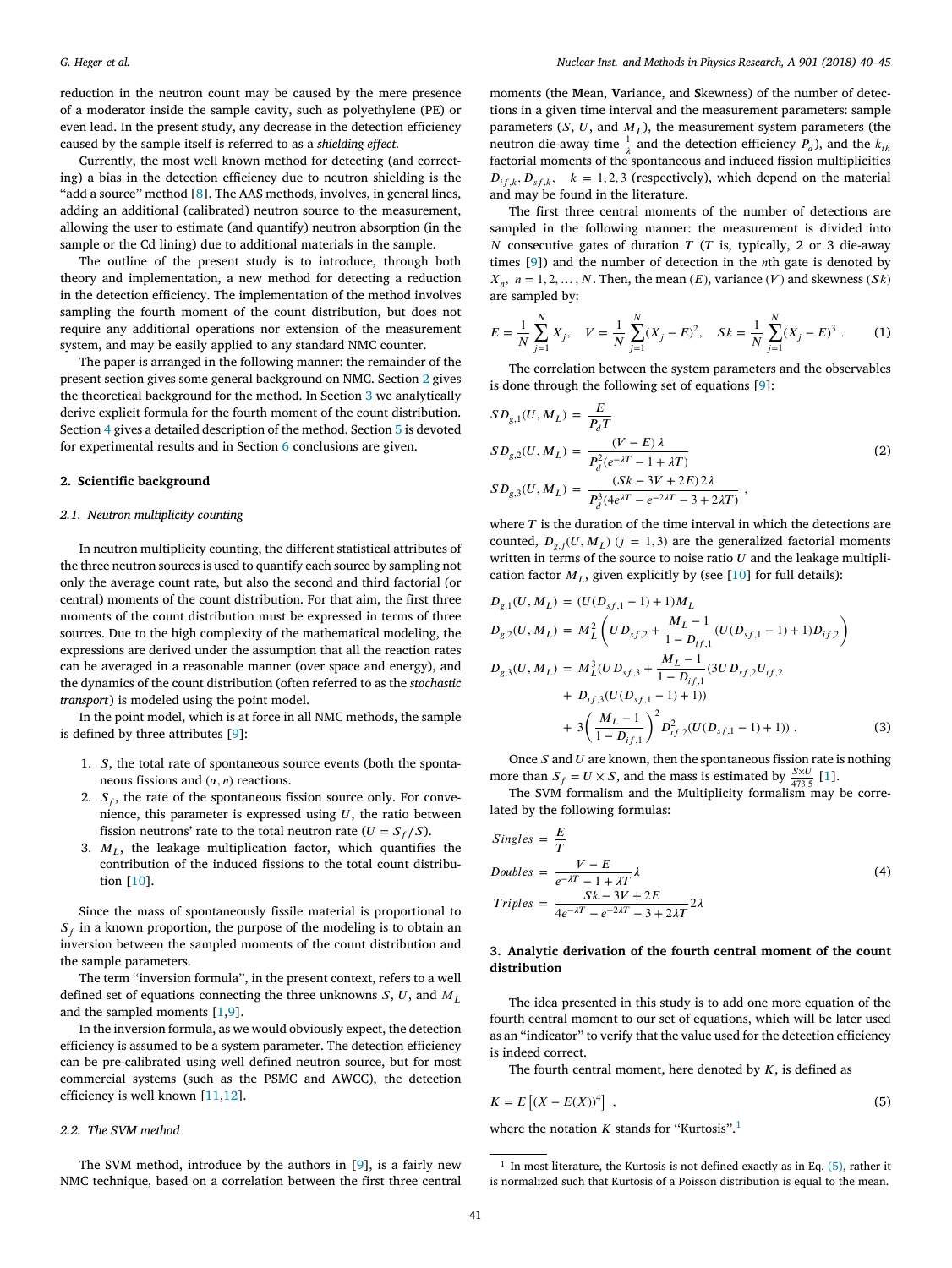The first goal is to write an explicit formula for the fourth central moment of the number of detections in terms of the system parameters. From a technical point of view, obtaining an analytic expression for the fourth central moment is done in two steps:

- 1. Derivation of the fourth moment in terms of the generalized factorial moments: In [\[9\]](#page-5-9), this is done for the first three central moments, and the expansion to the fourth central moment may be achieved using the exact same argumentation.
- 2. Derivation of the fourth generalized factorial moments  $D_{g,4}(U, M_L)$ : For the first three factorial moments this was done in [\[10\]](#page-5-10), and derivation of the fourth moment can be done in a very similar manner (see also [\[13\]](#page-5-13)).

# **STEP 1: Derivation of the fourth moment in terms of the generalized factorial moments**

Following the exact same argumentation presented in [\[9\]](#page-5-9), the fourth central moment of the count distribution may be written as:

$$
K = I_1 + 7I_2 + 3I_1^2 + 6I_1I_2 + 6I_3 + 3I_2^2 + I_4,
$$
\n(6)

where

$$
I_k = P_d^k D_{g,k} \int_0^\infty \left(1 - e^{-\lambda T} - U_0(t - T)(1 - e^{-\lambda(t - T)})\right)^k dt \; ; \; k = 1, ..., 4 \; (7)
$$

The first 3 integrals were computed in [\[9\]](#page-5-9), resulting with:

$$
I_1 = P_d D_{g,1} T
$$
  
\n
$$
I_2 = P_d^2 D_{g,2} \frac{e^{-\lambda T} - 1 + \lambda T}{\lambda}
$$
  
\n
$$
I_3 = P_d^3 D_{g,3} \frac{4e^{-\lambda T} - e^{-\lambda T} - 3 + 2\lambda T}{2\lambda}
$$
 (8)

and through direct calculations we obtain:

$$
I_4 = P_d^4 D_{g,4} \int_0^\infty \left(1 - e^{-\lambda T} - U_0(t - T)(1 - e^{-\lambda(t - T)})\right)^4 dt
$$
  
=  $P_d^4 D_{g,4} \frac{e^{-3\lambda T} \left(2 - 9e^{\lambda T} + 18e^{2\lambda T} - 11e^{3\lambda T} + 6\lambda Te^{3\lambda T}\right)}{6\lambda}$ , (9)

which completes the first step.

# **STEP 2: Derivation of the fourth generalized factorial moment**

For a multiplying system, the generalized factorial moments are defined as the factorial moments of the number of neutrons emitted in the entire neutron chain, initiated by a source event. The analytic expression for the generalized factorial moments are obtained in the following manner: define  $h(x) = \sum_{n=0}^{\infty} x^n a_n$  as the probability generating function of the number of neutrons emitted due to a *single fission event*, and then evaluate the first four factorial moments of  $\{a_n\}_{n=0}^{\infty}$  as follows [\[13\]](#page-5-13):

<span id="page-2-1"></span>
$$
d_1 = h'(1) = \frac{1 - p_f}{1 - p_f D_{if,1}}
$$
  
\n
$$
d_2 = h''(1) = \frac{p_f D_{if,2}(1 - p_f)^2}{(1 - p_f D_{if})^3}
$$
  
\n
$$
d_3 = h^{(3)}(1) = \frac{p_f(1 - p_f)^3}{(1 - p_f D_{if,1})^4} \left(D_{if,3} + 3D_{if,2}^2 \frac{p_f}{1 - p_f D_{if,1}}\right)
$$
  
\n
$$
d_4 = h^{(4)}(1) = \frac{p_f}{1 - p_f D_{if,1}} \left\{D_{if,4} \left(\frac{1 - p_f}{1 - p_f D_{if,1}}\right)^4 + 6D_{if,3} \left(\frac{1 - p_f}{1 - p_f D_{if,1}}\right)^2 \frac{p_f D_{if,2}(1 - p_f)^2}{(1 - p_f D_{if,1})^3} + 4D_{if,2} \frac{p_f(1 - p_f)^4}{(1 - p_f D_{if,1})^5} \times \left(D_{if,3} + 3D_f^2(2) \frac{p_f}{1 - p_f D_{if,1}}\right)
$$

$$
+ 3D_{if,2}\left(p_f \frac{D_{if,2}(1-p_f)^2}{(1-p_f D_{if,1})^3}\right)^2\right\}.
$$
 (10)

Notice,  $d_j$ ,  $j = 1, ..., 4$  depend only on the induced fission probability and the induced fission factorial moments.

Next, define  $H(x) = \sum_{n=0}^{\infty} x^n b_n$  as the probability generating function of a number of neutrons emitted in the entire neutron chain, initiated by a single source event. Following the exact same argumentation as in [\[10\]](#page-5-10), the generalized  $4^{th}$  factorial moment is given by  $D_g(4)$  =  $H^{(4)}(x)|_{x=1}$ . Or, explicitly:

<span id="page-2-2"></span>
$$
D_{g,4}(U, ML) = UD_{sf,4}d_1^4 + 6UD_{sf,3}d_1^2d_2 + 3UD_{sf,2}d_2^2
$$
  
+ 4UD\_{sf,2}d\_1d\_3 + (UD\_{sf,1} + 1 - U) d\_4 (11)

Implementation of Eq. [\(10\)](#page-2-1) in Eq. [\(11\)](#page-2-2) gives an explicit formula for  $D_{g,4} = D_{g,4}(U, M_L)$ , which concludes the second step. Notice, Eq. [\(10\)](#page-2-1) is written in terms of the fission probability  $p_f$  rather than  $M_L$ , but the transformation is trivial using the equality  $M_L = \frac{p_f}{1 - D_A}$  $\frac{P_f}{1 - D_{f,1}P_f}$ .

Finally, through algebraic considerations, we obtain that:

$$
K(X) = 6E(X) - 11Var(X) + 6Sk(X) + 3Var2(X) + Q,
$$
\n(12)

where

<span id="page-2-4"></span>
$$
Q = P_d^4 SD_{g,4}(U, M_L) \times \frac{e^{-3\lambda T} (2 - 9e^{\lambda T} + 18e^{2\lambda T} - 11e^{3\lambda T} + 6\lambda T e^{3\lambda T})}{6\lambda}
$$
\n(13)

These formula form the theoretical basis of the method introduced in this study, which will be described in details in the next section.

## <span id="page-2-0"></span>**4. Detecting neutron shielding using the quadruples rate**

#### *4.1. Theory*

Once the first four central moment are sampled,  $Q$  may be realized in two different ways. First, it can be sampled directly using the equality

<span id="page-2-3"></span>
$$
Q = K(X) - (6E(X) - 11Var(X) + 6Sk(X) + 3Var^{2}(X))
$$
\n(14)

The value of Q obtained via Eq. [\(14\)](#page-2-3) is denoted by  $Q_m$  ("m" for "measured").

A second realization may be obtained in the following manner: Once the first three central moments are sampled, Eqs. [\(2\)](#page-1-4) and [\(3\)](#page-1-5) can be solved, followed by substitution of the values of  $S, U$ , and  $M<sub>I</sub>$  (together with the system parameters  $P_d$  and  $\lambda$ ) into Eq. [\(13\).](#page-2-4) The value of Q obtained in this form is denoted by as  $Q_c$  ("c" for "calculated").

Theoretically,  $Q_c$  and  $Q_m$  should be equal (up to measurement uncertainties). However, if the effective efficiency of the system differs from the declared value, then the values are expected not to be equal. Therefore, a strong discrepancy between  $Q_c$  and  $Q_m$  can serve as an indication for a deviation from the declared detection efficiency, or, equivalently, an indication of neutron shielding.

Theoretically, Eq. [\(14\)](#page-2-3) might be an algebraic combination of Eq. [\(3\).](#page-1-5) In such case, this method will not work. While we did not prove analytically that this is not the case, the conditions for this to happen are unlikely to occur. As shown later, the experimental results clearly indicate that Eq. [\(14\)](#page-2-3) is not an algebraic combination of Eq. [\(3\).](#page-1-5)

#### <span id="page-2-5"></span>*4.2. How good is good enough?*

As stated earlier, the main idea is to compare two different realizations of  $Q$ :  $Q_m$  and  $Q_c$ . Even if the values would theoretically be equal, the actual numeric values will always be subjected to experimental uncertainties, creating a discrepancy between the values. Thus, the "go/no go" condition will not be of the form " $Q_m = Q_c$ ", but rather a condition of the form  $D = |Q_m - Q_c|/Q_m < \epsilon$ : If  $D < \epsilon$ , then it is assumed that the sample *is not* shielded, and if  $D > \epsilon$ , then it is assumed that the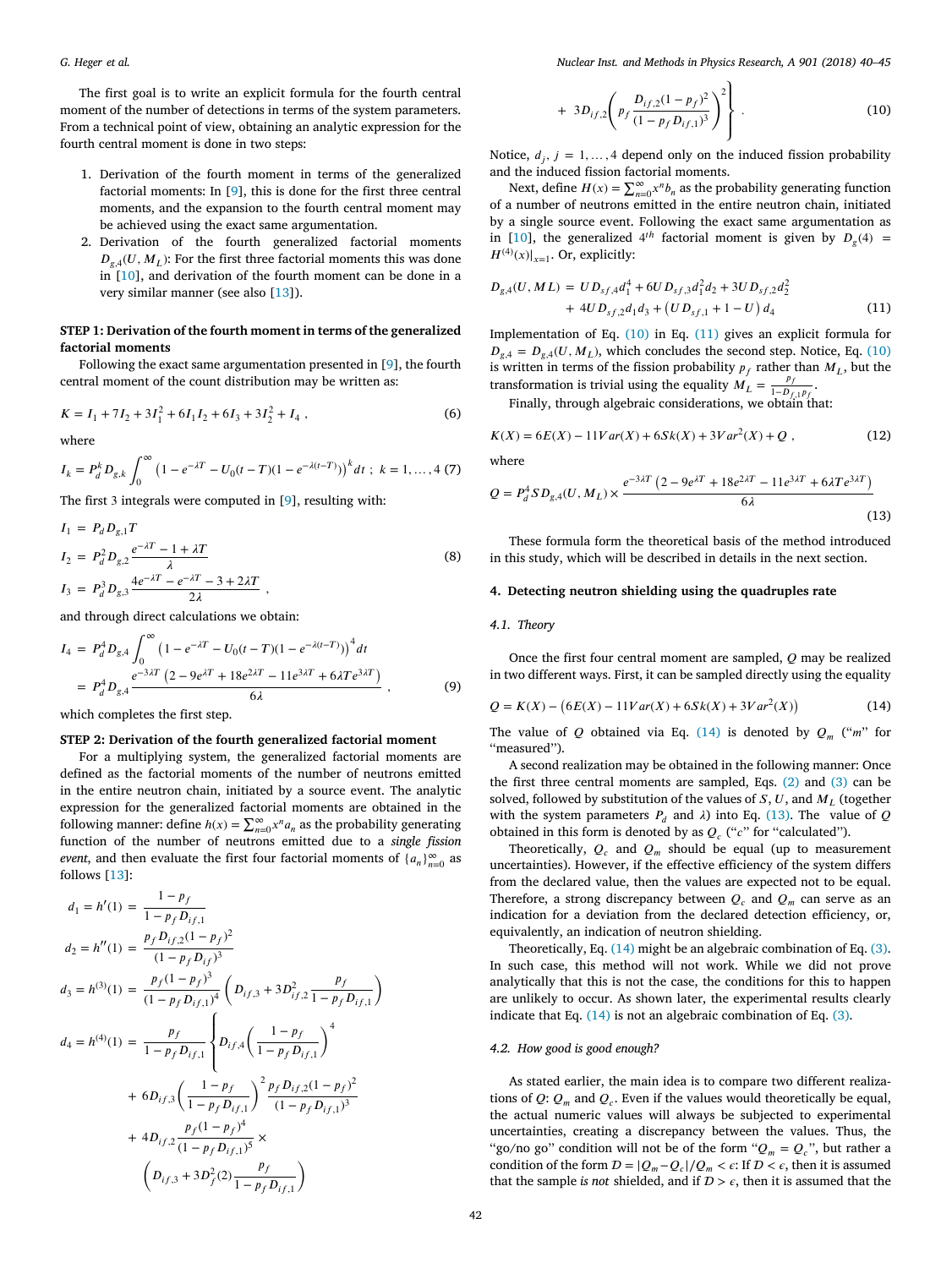<span id="page-3-3"></span>

| Table 1                                                |
|--------------------------------------------------------|
| Experimental setting for the un-shielded measurements. |

| Sample<br>no. | Total Pu<br>mass[g] | <sup>240</sup> Pu effective<br>mass[g] | Counter<br>type | Detection<br>efficiency $P_d$ | Measurement<br>duration [min] |
|---------------|---------------------|----------------------------------------|-----------------|-------------------------------|-------------------------------|
|               | 4.79                | 1.108                                  | <b>PSMC</b>     | 54%                           | 100                           |
|               | 20.57               | 5.41                                   | AWCC            | 33%                           | 60                            |
|               | 49.7                | 6.51                                   | AWCC            | 33%                           | 60                            |
|               | 6.7                 | 1.4                                    | JCC31           | 16%                           | 50                            |

sample *is* shielded. The parameter  $\epsilon$  is referred to as the *tolerance* of the procedure. As in any '' go/no go'' classification, choosing the tolerance balances between two types of false result: ''false negative'', i.e., the procedure indicates that the sample is not shielded when it is, and ''false positive'', i.e., when it is decided that the sample is shielded, when in fact it is not. Clearly, there is always a trade-off between the false positives and the false negatives: As  $\epsilon$  increases, the probability of a false positive is reduces at the expense of increased probability of false negative (and vice versa). Thus, One of the goals of this study, is to choose proper values for the tolerance  $\epsilon$ , and quantify the trade-off between the false positive and the false negative.

# <span id="page-3-0"></span>**5. Experimental verification of the method**

The present section is devoted to experimental implementation of the method introduced, followed by a discussion on the optimal value of the tolerance  $\epsilon$ . The experimental results are divided into two different settings. In Section [5.1,](#page-3-1) the difference between  $Q_c$  and  $Q_m$  is sampled on a set of 4 standard measurements, in two manners: First,  $Q_c$  and  $Q_m$  are sampled without any additional manipulation. Second,  $Q_c$  and  $Q_m$  are sampled after an artificial "shielding" is inflicted, by randomly removing a certain fraction of the detection events. In Section [5.2,](#page-3-2) the method is implemented on a set of 18 measurements, where in some of the measurements the sample is covered by a PE or Lead cup, creating an observable reduction in the count rate.

The uncertainty indicated in all the tables and figures refers to the statistical uncertainty, obtained using Statistical Analysis of Data Cycles (SADC) as introduced in [\[14\]](#page-5-14).

### <span id="page-3-1"></span>*5.1. Experiment 1: non-shielded measurements*

# *5.1.1. Experimental setting 1*

The initial validation of the method is performed using a set of 4 measurements, measured using 3 standard neutron coincidence counters: JCC31 [\[15\]](#page-5-15), AWCC [\[1\]](#page-5-0), and the PSMC [\[11\]](#page-5-11). The measurements were taken at the PERLA facility in the JRC laboratory, Ispra, Italy. The characteristics of each system and measured samples are listed in [Table 1.](#page-3-3) All samples, except sample number 1, consist of pure Plutonium with varying isotopic composition. Sample number 1 also contains a small fraction (3.6%) of Gallium. The detector die-away time was estimated to be 50 μs for all measurement systems.

For each of the following measurements a shielding effect is emulated by randomly deleting a fraction  $F$  of the counts. This is done for  $F = 0.1, 0.2, 0.3, 0.4, 0.5$ . For each value of F, the effective detection efficiency is given by  $P_d \times (1 - F)$ .

#### *5.1.2. Experimental results 1*

For each value of  $F$ , the quantity  $D$  is calculated according to Section [4.2.](#page-2-5) Theoretically, for  $F = 0$ ,  $D = 0$  as well. In practice, this is never the case, because the measurement is always subjected to numeric, systematic, and statistical uncertainties. On the other hand, one should expect that as  $F$  grows, the discrepancy (hence  $D$ ) grows as well. The experimental results (in terms of  $D$ ) for all samples are shown in [Table 2](#page-3-4) and [Fig. 1.](#page-3-5)

As can be seen, the prediction that  $D$  increases with  $F$  is met in all the samples. A second thing to notice is that the results obtained using the

<span id="page-3-4"></span>

| l'able |  |
|--------|--|
|        |  |

Experimental results in terms of  $\mathcal D$  for the non-shielded measurements.

| Sample no. | F         |            |            |            |             |              |
|------------|-----------|------------|------------|------------|-------------|--------------|
|            | 0         | 0.1        | 0.2        | 0.3        | 0.4         | 0.5          |
|            | $6 + 0.3$ | $20 + 0.2$ | $37 + 0.2$ | $59 + 0.1$ | $109 + 0.5$ | $167 + 1$    |
| 2          | $10 + 4$  | $10 + 2.5$ | $27 + 12$  | $54 + 8$   | $82 + 7$    | $140 \pm 26$ |
| 3          | $13 + 10$ | $15 + 23$  | $27 + 8$   | $63 + 4$   | $73 + 15$   | $191 + 17$   |
| 4          | $12 + 4$  | $16 + 4$   | $21 + 4$   | $39 + 3$   | $59 + 5$    | $146 \pm 13$ |
|            |           |            |            |            |             |              |

<span id="page-3-5"></span>

Fig. 1. The measured value of  $D$  with respect to the fraction of detections removed  $F$ 

PSMC seem to be more consistent and reliable than the results obtained by other systems. First, for  $F = 0$  the discrepancy (in terms of D) is minimal. Second, For  $F > 0$ , the discrepancy is largest (with a single exception). Finally, the uncertainty is very small. This can be attributed to the fact that the measurement duration in the PSMC was a bit longer, but more significantly, to the high detection efficiency characterizing the PSMC.

Still, the true question is not whether or not  $D$  increases with  $F$ , but rather, is there a value of  $\epsilon$  that allows for distinct determination whether the sample is shielded or not. The answer, naturally, depends on  $F$ . For small values of  $F(10%)$ , the shielded and non-shielded signals cannot be fully separated using a single value of  $\epsilon$ . But for  $F \ge 0.2$ , by choosing  $\epsilon = 0.15$  (and  $D \ge 0.15$  as the shielding criterion), a 100% success rate can be achieved both in terms of false positive and false negative, and the results are statistically significant (in the sense that the statistical uncertainty does not cover the threshold value). Finally, it should be noted that these results are true for several different systems with various values of  $P_d$ , as shown in [Table 2.](#page-3-4)

### <span id="page-3-2"></span>*5.2. Experiment 2: shielded measurements*

### *5.2.1. Experimental setting 2*

Based on the satisfactory results of the preliminary validation done using non-shielded samples, the proposed method is implemented on a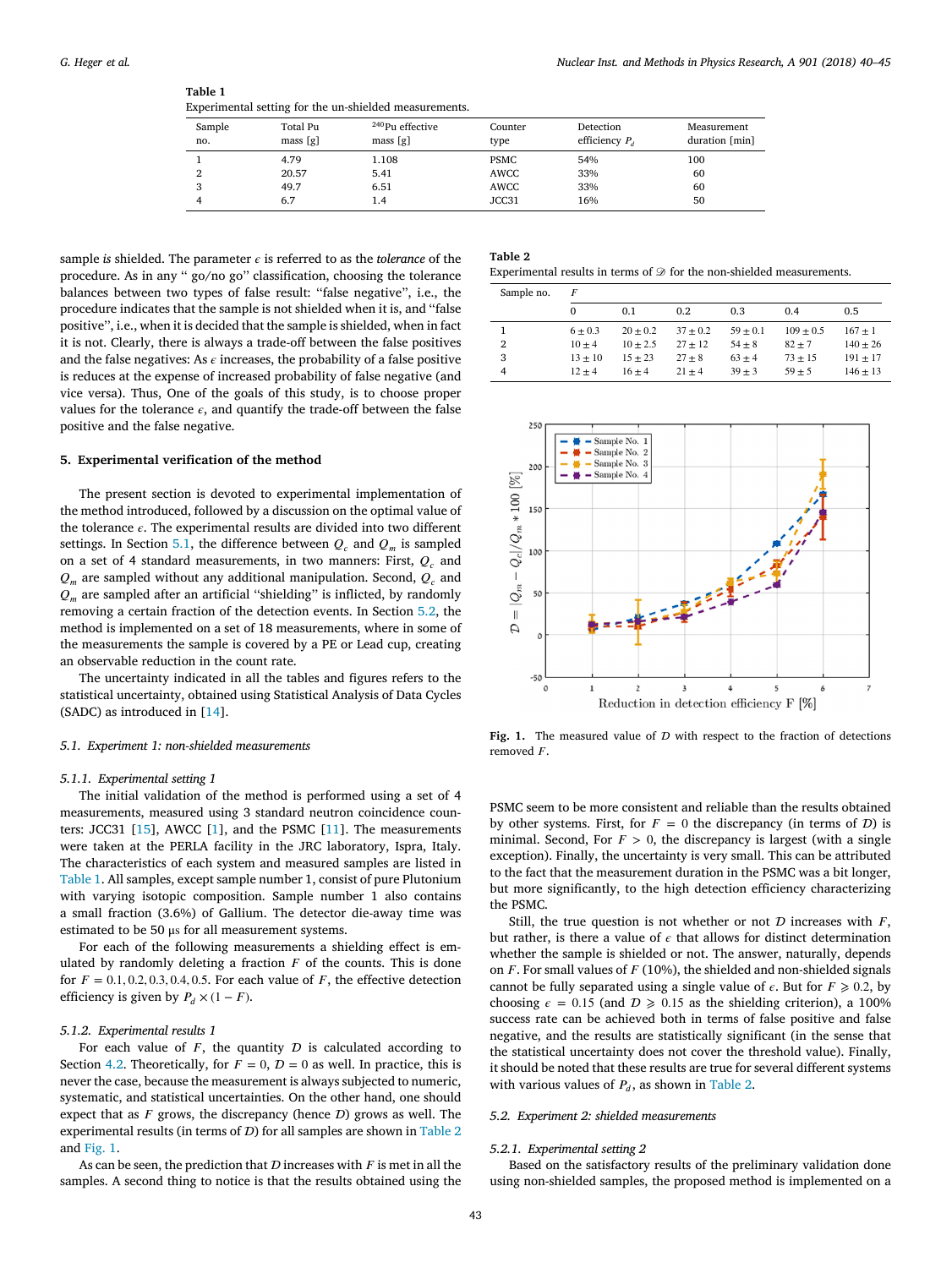#### <span id="page-4-0"></span>**Table 3**

Effective <sup>240</sup>Pu mass of the measured samples.

| Sample no.                              |      |      |      |      |  |
|-----------------------------------------|------|------|------|------|--|
| Effective <sup>240</sup> Pu<br>mass [g] | 1.58 | 1.18 | 0.98 | 0.39 |  |

<span id="page-4-1"></span>**Table 4**

Measurement's duration (in minutes) for all 18 experiments.

| Sample no.     | Date      | Non-shielded | PE cup |       | Lead cup |
|----------------|-----------|--------------|--------|-------|----------|
|                |           |              | Small  | Large |          |
|                | May 2012  | 190          |        | 220   |          |
|                | Nov. 2014 | 20           | 20     | 150   | 100      |
| $\overline{2}$ | May 2012  | 300          | 180    | 266   |          |
| 3              | May 2012  | 110          | 380    | 930   |          |
| 3              | Nov. 2014 | 40           |        | 70    |          |
| 4              | May 2012  | 970          | 990    |       |          |
| 5              | Nov. 2014 | 20           | 20     |       |          |

set of 18 measurements, from which in 11 measurements the sample was shielded. All measurements were done using a standard PSMC at the JRC laboratory, in Ispra, Italy. The measurements were conducted on a set of 5 plutonium samples, four of which (No. 1–4) have approximately the same plutonium mass of 6.6 g (differing only in the isotopic composition), and one sample (No. 5) containing a total 4.73 g of plutonium. The effective <sup>240</sup>Pu mass of each sample is given in [Table 3.](#page-4-0)

The samples were measured in 4 different configurations:

- 1. plain NMC measurements of the samples.
- 2. the samples were placed inside a small polyethylene (PE) cup.
- 3. the samples were placed inside a large PE cup.
- 4. the samples were placed inside a lead cup.

The small PE cup had a diameter of 10 cm, height of 8 cm, and a total weight of 0.5 kg. The large cup had a diameter of 15 cm, height of 13 cm, and a total weight of 1.6 kg. The lead cup had a diameter of 9.5 cm, height of 14 cm, and a total weight of 9.5 kg. As mentioned, although no absorber is added to the samples, the moderator around the sample is enough to create a shielding effect due to the Cd lining between the sample cavity and the detector rings.

The small and large PE cups reduce the count rate by approximately 9% and 38%, respectively, whereas the lead cup reduce the count rate by 5%. Measurements were taken in two separate campaigns, held on May 2012 and Nov. 2014. Some of the measurements were repeated to check the robustness of the method.

The measurements' duration are listed in [Table 4.](#page-4-1) As can be seen, the measurements taken during the first campaign, which served as the feasibility test of the method, are significantly longer to avoid substantial statistical uncertainties. In the second campaign the measurements' duration are typical for actual NMC measurements.

#### *5.2.2. Experimental results 2*

The differences between  $Q_m$  and  $Q_c$  (in percentage) for all 18 measurements are summarized in [Table 5.](#page-4-2) The full results of the measurements, in terms of the count rate and all four central moments, are given in [Appendix.](#page-5-16) As can be see, the results are even more distinct than in the previous section, i.e., using a 13% tolerance ( $\epsilon$  = 0.13) yields perfect distinction between the shielded and non-shielded measurements, with zero false positive/negative.

# *5.3. Quantification of additional effects due to moderation*

The purpose of covering the sample with cups made of neutron moderating materials is to reduce the count rate by increasing neutron absorption in the Cd lining. However, covering the sample with a

# <span id="page-4-2"></span>**Table 5**

| Measured values of $\mathcal{D}$ (%) for all 18 measurements. |  |  |
|---------------------------------------------------------------|--|--|
|---------------------------------------------------------------|--|--|

| Sample no. | <b>Date</b> | Non-shielded  | PE cup       |              | Lead cup   |
|------------|-------------|---------------|--------------|--------------|------------|
|            |             |               | Small        | Large        |            |
|            | May 2012    | $11 + 2\%$    |              | $108 + 1\%$  |            |
|            | Nov. 2014   | $5 \pm 2.5\%$ | $17 + 3\%$   | $91 + 4%$    | $15 + 1\%$ |
| 2          | May 2012    | $2 + 2\%$     | $24 + 2\%$   | $87 \pm 3\%$ |            |
| 3          | May 2012    | $7 + 1\%$     | $28 + 2\%$   | $85 + 2\%$   |            |
| 3          | Nov. 2014   | $3 + 2\%$     | -            | $87 + 4%$    |            |
| 4          | May 2012    | $1 + 3\%$     | $18 \pm 3\%$ |              |            |
| 5          | Nov. 2014   | $6 + 2.5%$    | $16 \pm 1.5$ |              |            |

<span id="page-4-3"></span>

Fig. 2. The Feynman-Y curves as a function of the gate width T.

moderating medium may create two additional side-effects: increase of the neutron die-away time, and change of the neutron multiplication factor  $M<sub>L</sub>$ . In the present section these effects are studied as well as their impact on the validity of the presented results.

#### *5.3.1. Effect on the neutron die-away time*

Similarly to the detection efficiency, the neutron die-away time is a system parameter, which is pre-calibrated and used as an input when solving the inverse problem. One way to calibrate the die-away time is via the so-called Feynman-Y plot. Through algebraic manipulations on the first two moments in Eq.  $(2)$ , it can be shown that

<span id="page-4-4"></span>
$$
\frac{Var(T)}{E(T)} - 1 = Y_{\infty} \left( 1 - \frac{1 - e^{-\lambda T}}{\lambda T} \right) \tag{15}
$$

The term  $\frac{Var(T)}{E(T)} - 1$  is often referred to as the Feynman-Y plot (see [\[16\]](#page-5-17) and the reference there within). [Fig. 2](#page-4-3) shows the Feynman-Y plot as sampled for sample No. 2 in three configurations: no shielding, small and large cups. As shown, the plots are very different, since  $Y_{\infty}$  is proportional to the detection efficiency and depends also on the detector's dead time [\[17,](#page-5-18)[18\]](#page-5-19). However, when fitting to the exponential model in [\(15\),](#page-4-4) all plots give the same value of  $1/\lambda = 50 \pm 2$  microseconds. The same results are observed for all samples. Thus, it can be determined that the system die-away time does not change throughout the different experiments.

#### *5.3.2. Effect on the leakage multiplication factor*

The fact that the leakage multiplication factor  $M_L$  might change, by itself, does not pose any problem. When solving the equations,  $M_L$  is a property of the sample that is calculated. A problem, however, might occur if the moderator in the sample causes a deviation from two basic model assumptions: First, the single energy group model, and second,